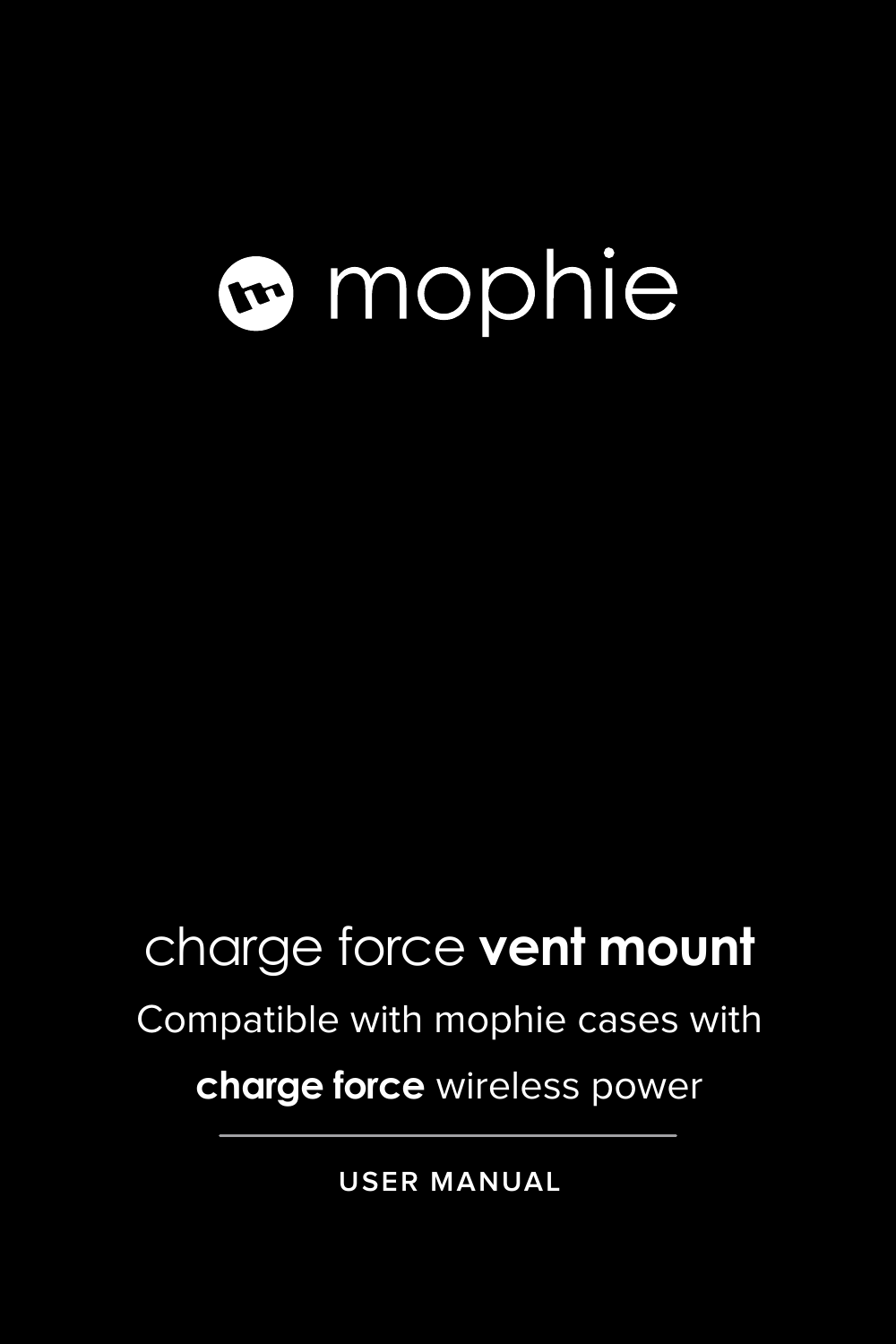#### **Welcome**

Thank you for purchasing the mophie **charge force**  vent mount. The vent mount is compatible with mophie cases with **charge force** wireless power, providing hands-free charging and allowing you to use your device in either portrait or landscape orientation.

#### **Package Contains**

- mophie **charge force** vent mount
- Micro-USB Cable
- mophie **car charger**

#### **Features**

- The **charge force** vent mount firmly holds a compatible mophie case on the charger and automatically aligns it for a proper charge.
- Wireless charging—simply place a compatible device against the vent mount to immediately begin recharging.
- Securely attaches to your vehicle's vent.
- Easily rotatable to either landscape or portrait orientation.
- Includes mophie **car charger** and micro-USB cable for connecting to your vehicle's 12V power outlet.
- The white LED illuminates continually during wireless charging, and flashes to indicate a charging problem or insufficient current to the vent mount.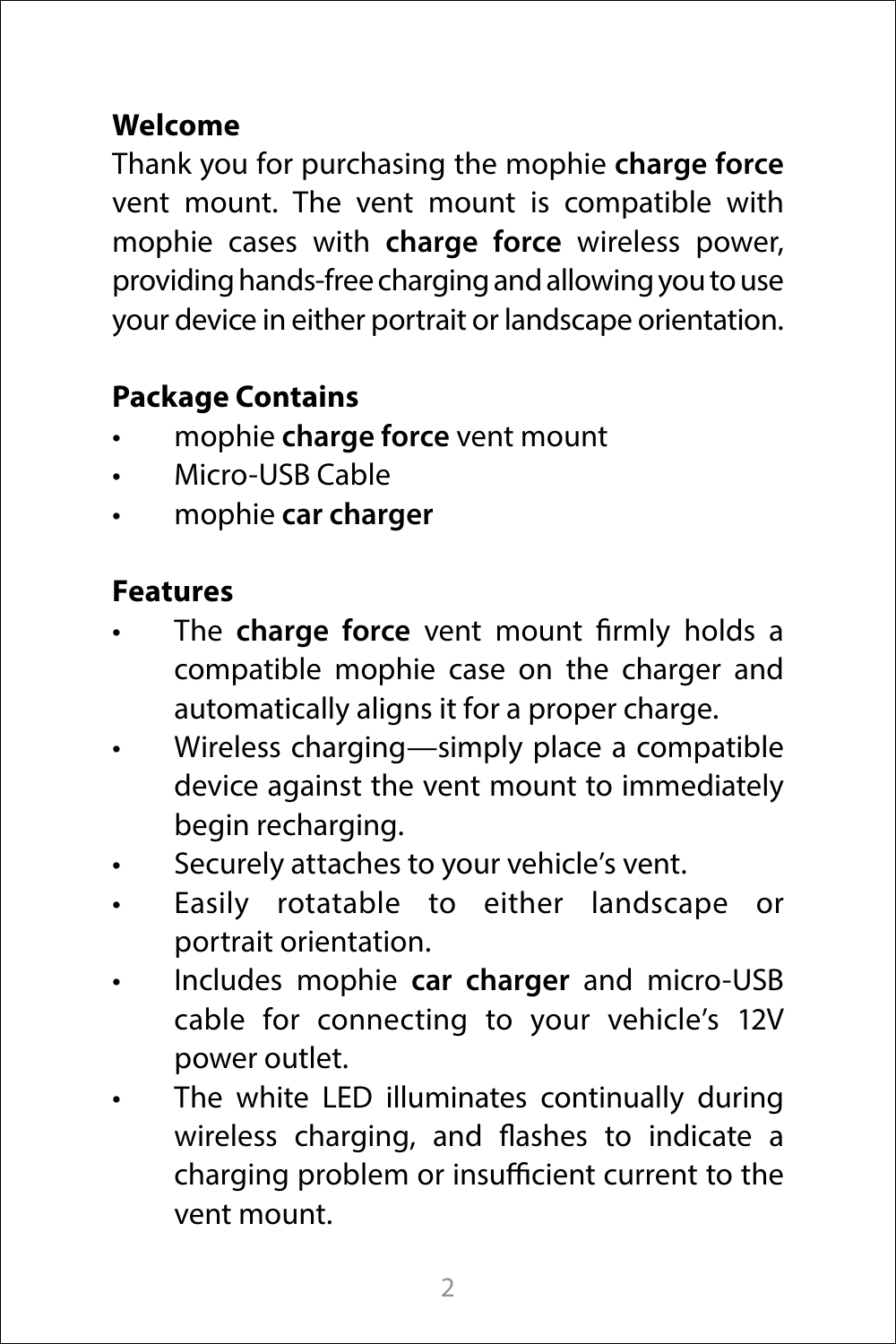#### **Compatibility**

The mophie **charge force** vent mount will wirelessly charge any mophie **juice pack** case with **charge force** wireless power, including **juice pack** wireless cases for iPhone 6s Plus, iPhone 6 Plus, iPhone 6s and iPhone 6, and **juice pack** cases for Samsung Galaxy S®7 and Galaxy S7 edge.

Do not attempt to use the **charge force** vent mount with wireless-charging devices that are not Qi-compatible.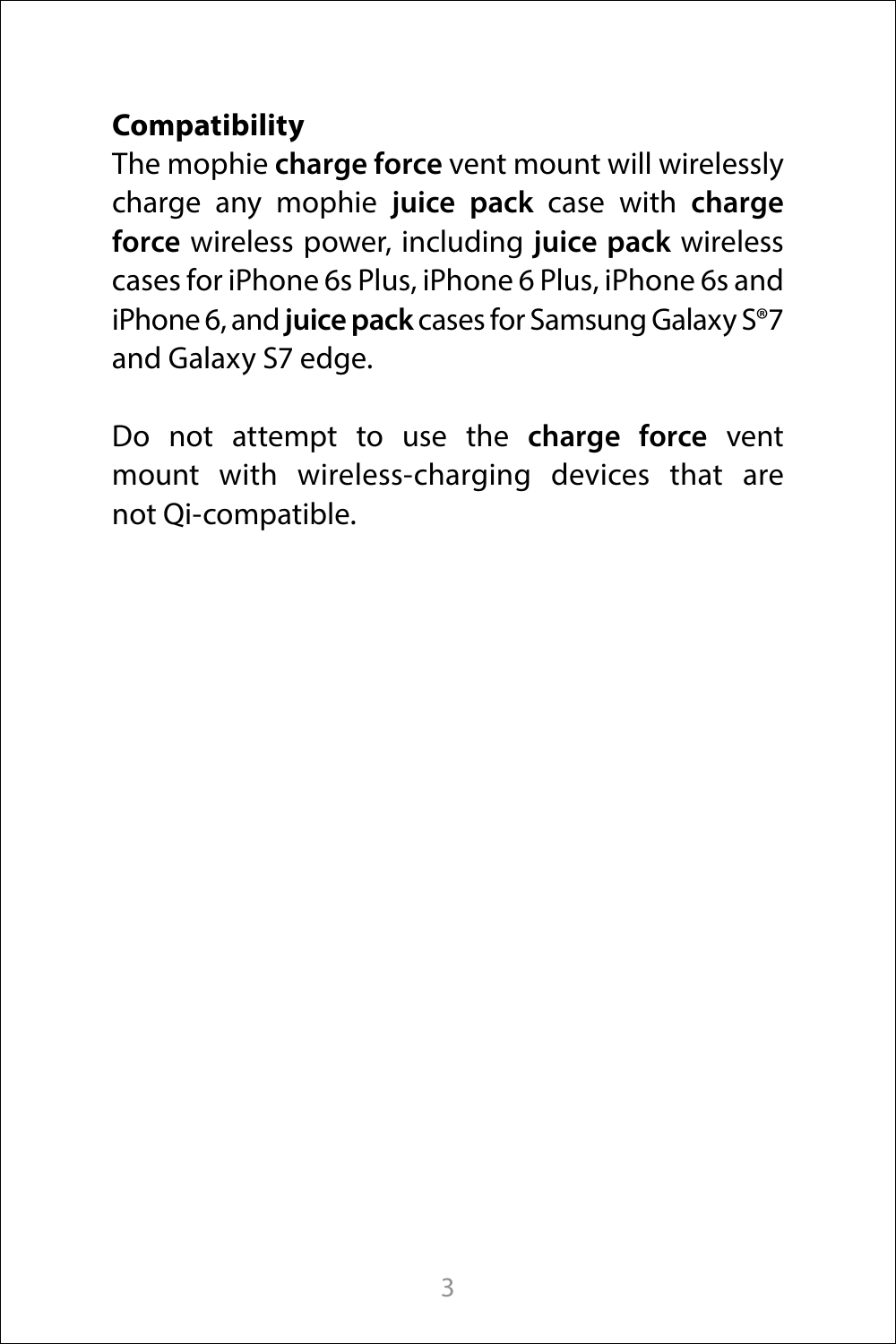#### **Installation**

1. Connect the supplied micro-USB cable to the vent mount's USB port and to the supplied mophie **car charger**'s USB port. Insert the mophie **car charger** into your vehicle's 12-volt power outlet.

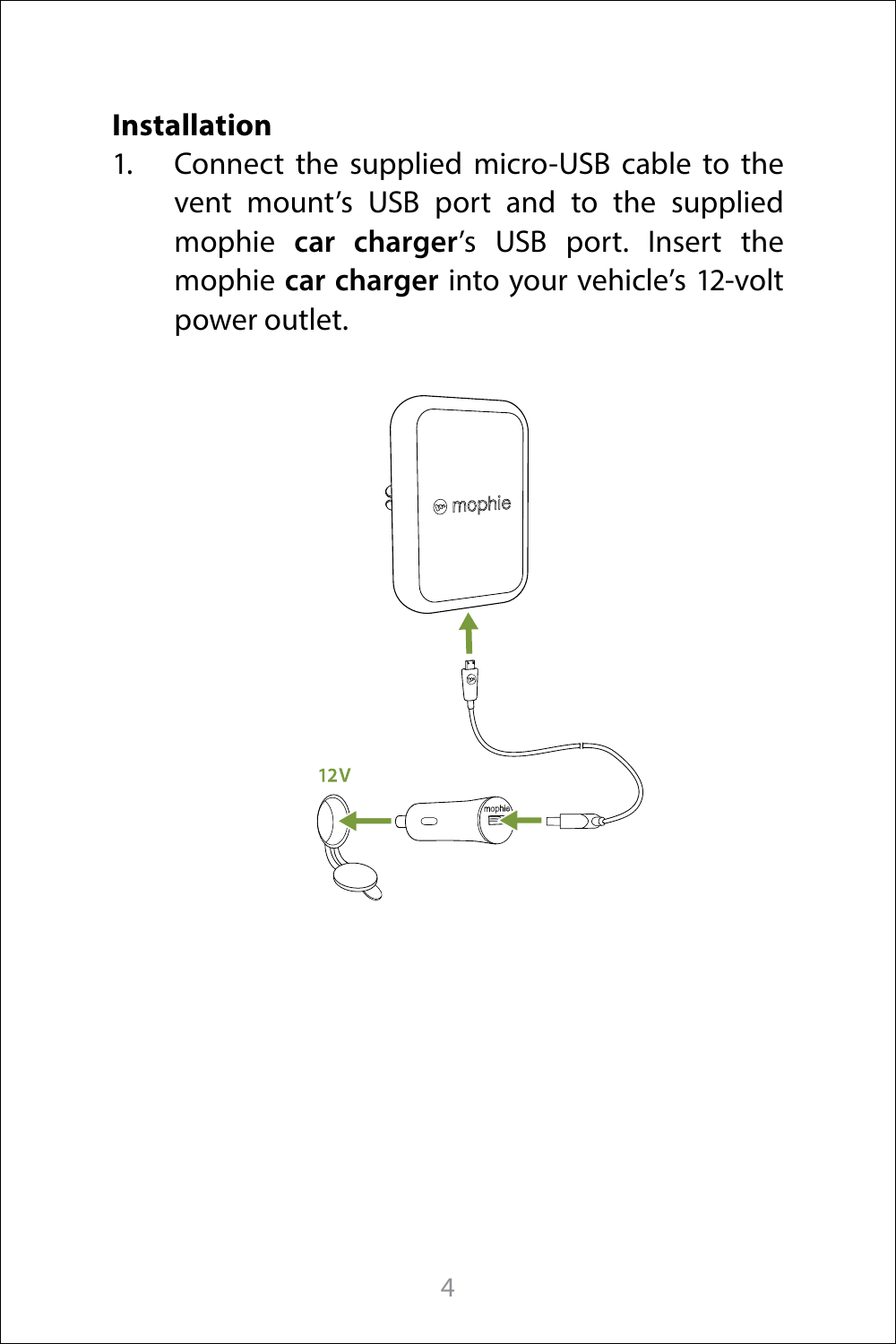2. Slide the vent mount's mounting fingers over one of your vehicle's vent louvers to attach. (The mounting fingers can be rotated to accommodate two different louver thicknesses.)



3. Place your compatible **charge force** device against the vent mount. The vent mount will securely hold the device and automatically align it for a proper charge.

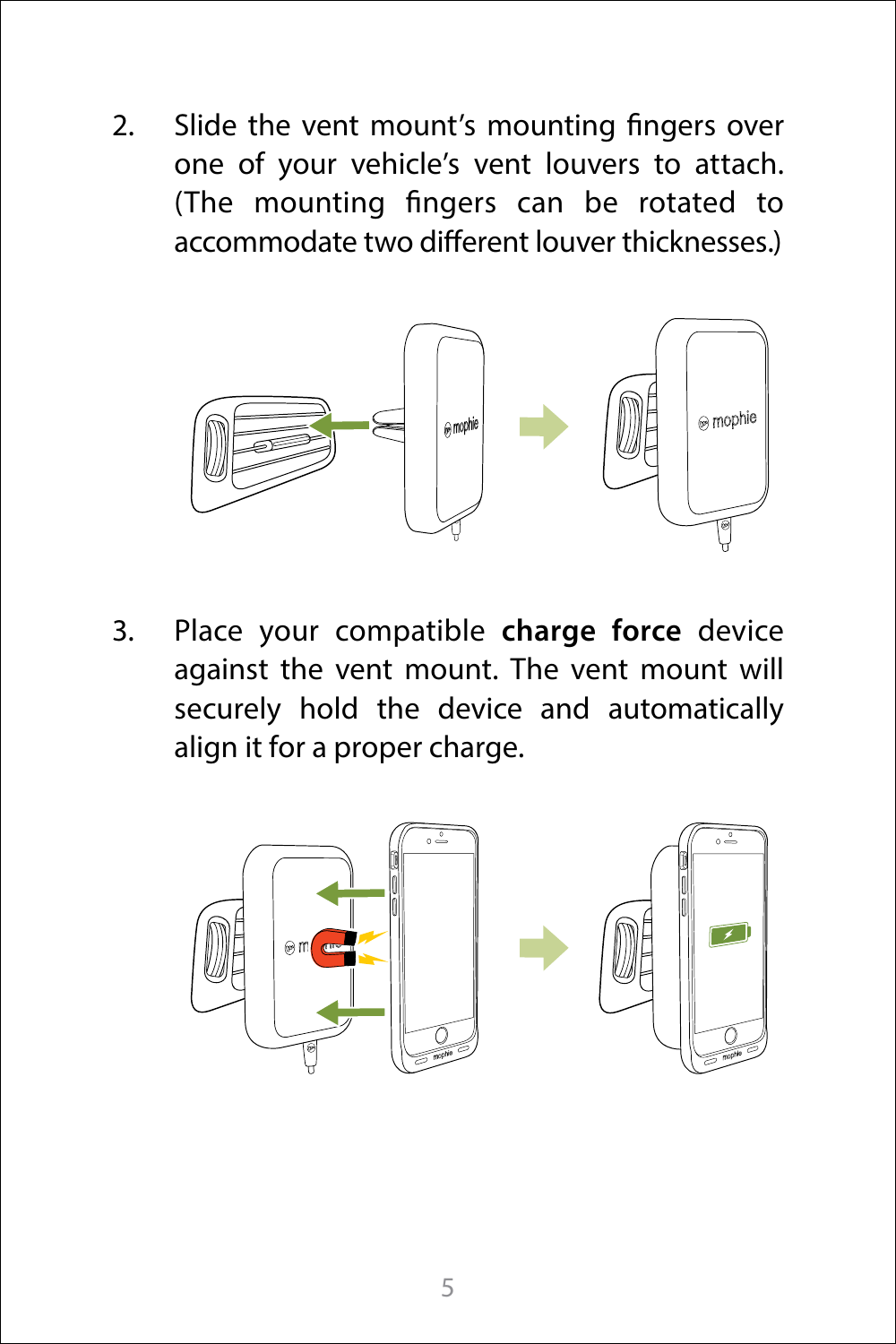#### **Using the** *charge force* **vent mount**

Charging will automatically begin when you place a compatible **charge force** device against the vent mount. You can rotate the vent mount so your device is in either portrait or landscape orientation.



**IMPORTANT:** DO NOT DIRECT HEATED AIR FROM THE VENT ONTO THE VENT MOUNT WHILE IT IS ATTACHED TO THE VENT—this can damage the vent mount and a docked device. When running the vehicle's heater, completely close the vent the vent mount is attached to, or direct the heated air out of the vehicle's lower vents and entirely away from the upper vents.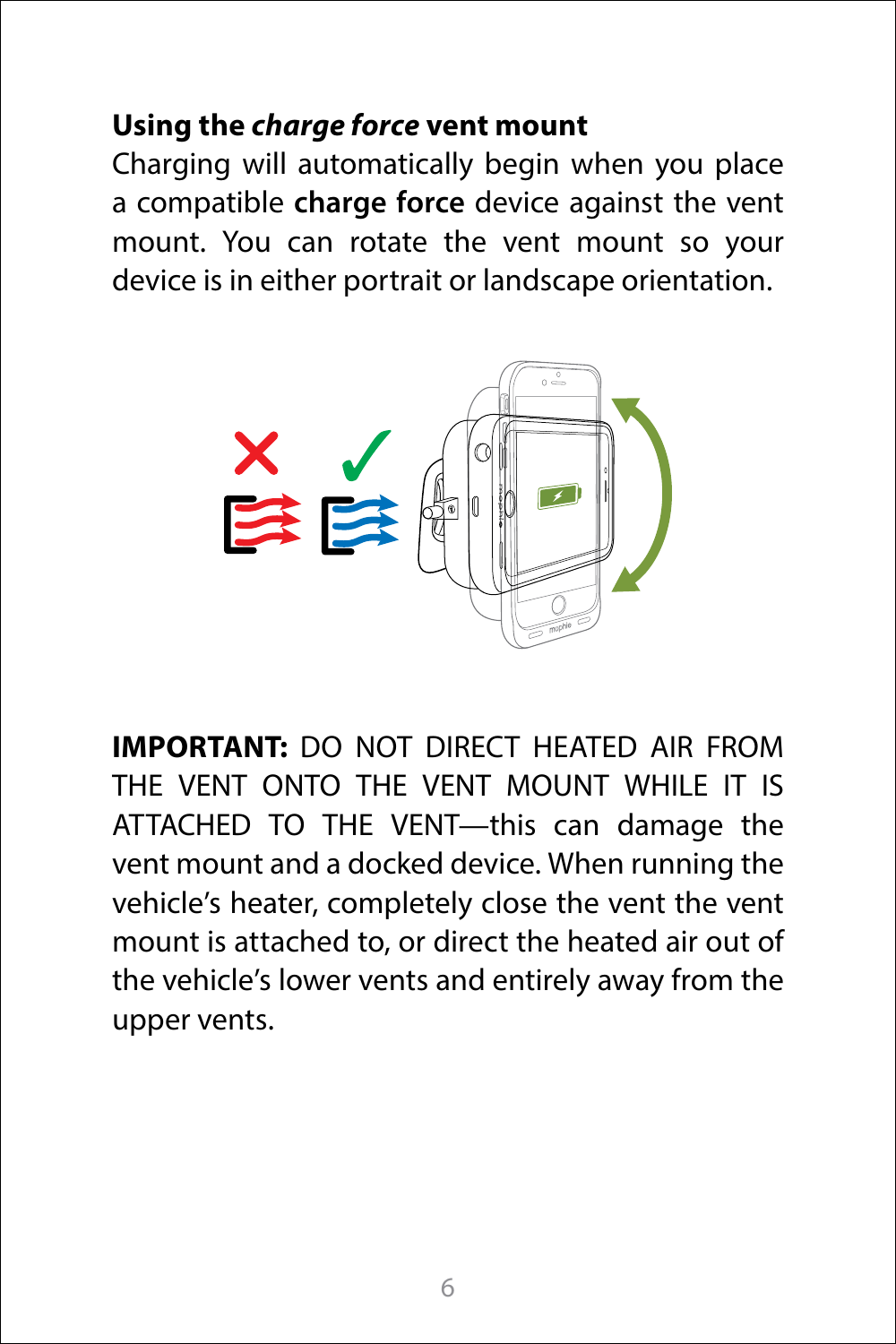#### **Warranty**

At mophie, we are dedicated to making the best quality products we can. To back this up, this product is warranted for 2 years from date of purchase. This warranty does not affect any statutory rights that you may be entitled to. Keep a copy of your purchase receipt as proof of purchase. Be sure to register your product at mophie.com. Failure to register your product and/or provide proof of purchase may void the warranty.

#### **Exclusions & Limitations**

Except for the limited warranty expressly set forth or to the extent restricted or prohibited by applicable law, mophie expressly disclaims any and all other warranties express or implied, including any warranty of quality, merchantability, or fitness for a particular purpose, and you specifically agree that mophie shall not be liable for any special, incidental, indirect, punitive, or consequential damages for breach of any warranty of any type on any mophie product. In addition to and without limiting the generality of the foregoing disclaimers, the limited warranty does not, under any circumstances, cover the replacement or cost of any electronic device or personal property inside or outside of the mophie product.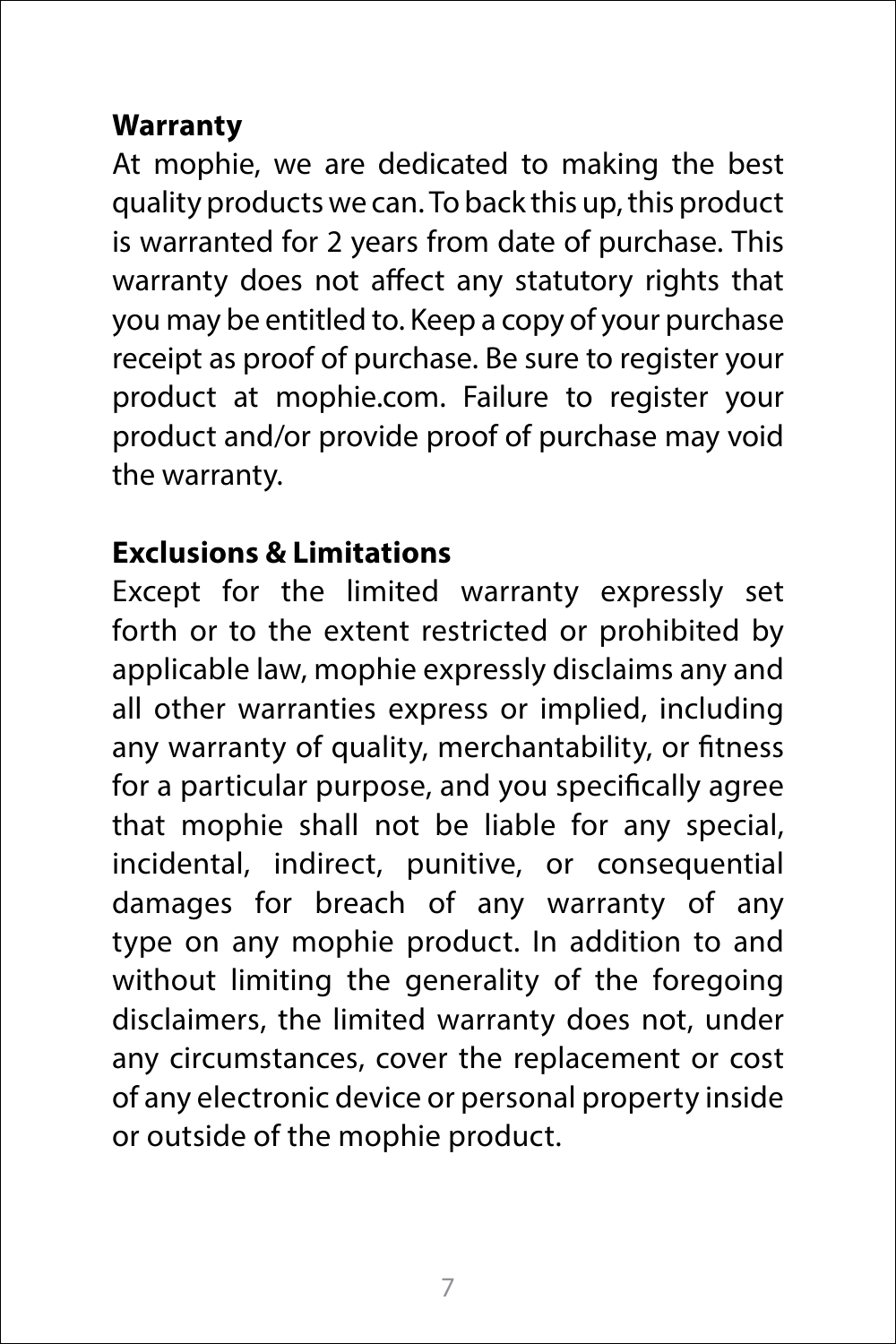#### **Customer Service**

Telephone: 1-888-8mophie International: +1 (269) 743-1340 Web: [www.mophie.com/cs](http://www.mophie.com/cs)

#### **Warning**

Read all instructions and warnings prior to using this product. Improper use of this product may result in product damage, excess heat, toxic fumes, fire or explosion, for which damages you ("Purchaser"), and not mophie llc ("Manufacturer") are responsible.

- **DO NOT DIRECT HEATED AIR FROM THE** VENT ONTO THE VENT MOUNT WHILE IT IS ATTACHED TO THE VENT. When running the vehicle's heater, completely close the vent the vent mount is attached to, or direct the heated air out of the vehicle's lower vents and entirely away from the upper vents.
- N Do not store device in high-temperature environment, including heat caused by intense sunlight or other forms of heat. Do not place device in fire or other excessively hot environments.
- **Let** Do not disassemble this device or attempt to re-purpose or modify it in any manner.
- **Do not attempt to power this device using** any method, apparatus, or connection other than the device's micro-USB connector. For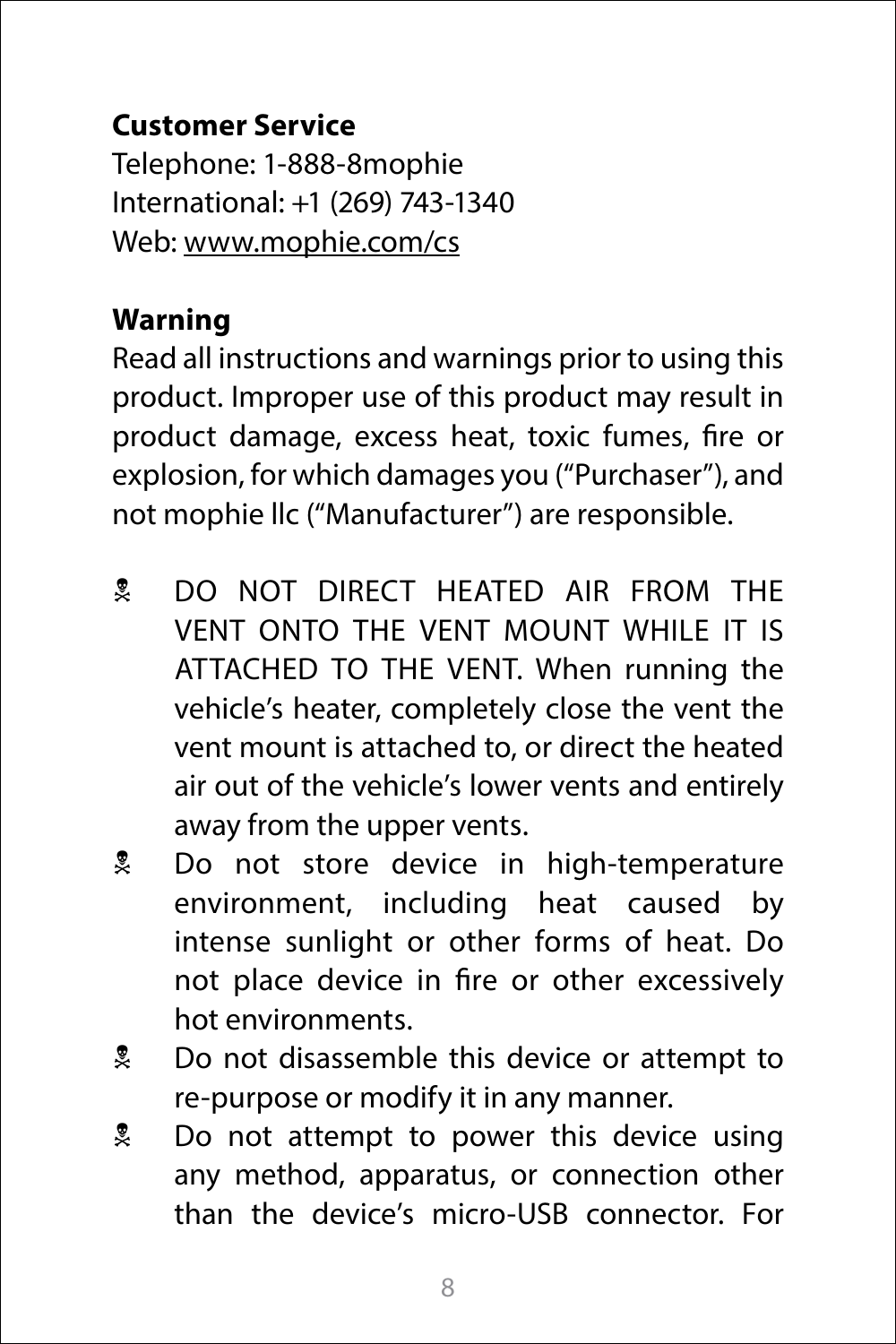questions or instructions for the various ways to power the device refer to the illustrations in this user manual.

- $\frac{1}{2}$  Do not attempt to replace any part of this device.
- **If this device is intended by Purchaser to be** used by a minor, purchasing adult agrees to provide detailed instructions and warnings to any minor prior to use. Failure to do so is sole responsibility of purchaser, who agrees to indemnify Manufacturer for any unintended use/misuse by a minor.
- **All products have gone through a thorough** quality assurance inspection. If you find that your device is excessively hot, is emitting odor, is deformed, abraded, cut or is experiencing or demonstrating an abnormal phenomenon, immediately stop all product use and contact Manufacturer.
- **X** This product contains chemicals known to the state of California to cause cancer and birth defects or other reproductive harm.

#### **Legal**

This product is meant for use only in conjunction with the appropriate device. Please consult your device packaging to determine whether this product is compatible with your particular device. Manufacturer is not responsible for any damages to any device incurred through the use of this product.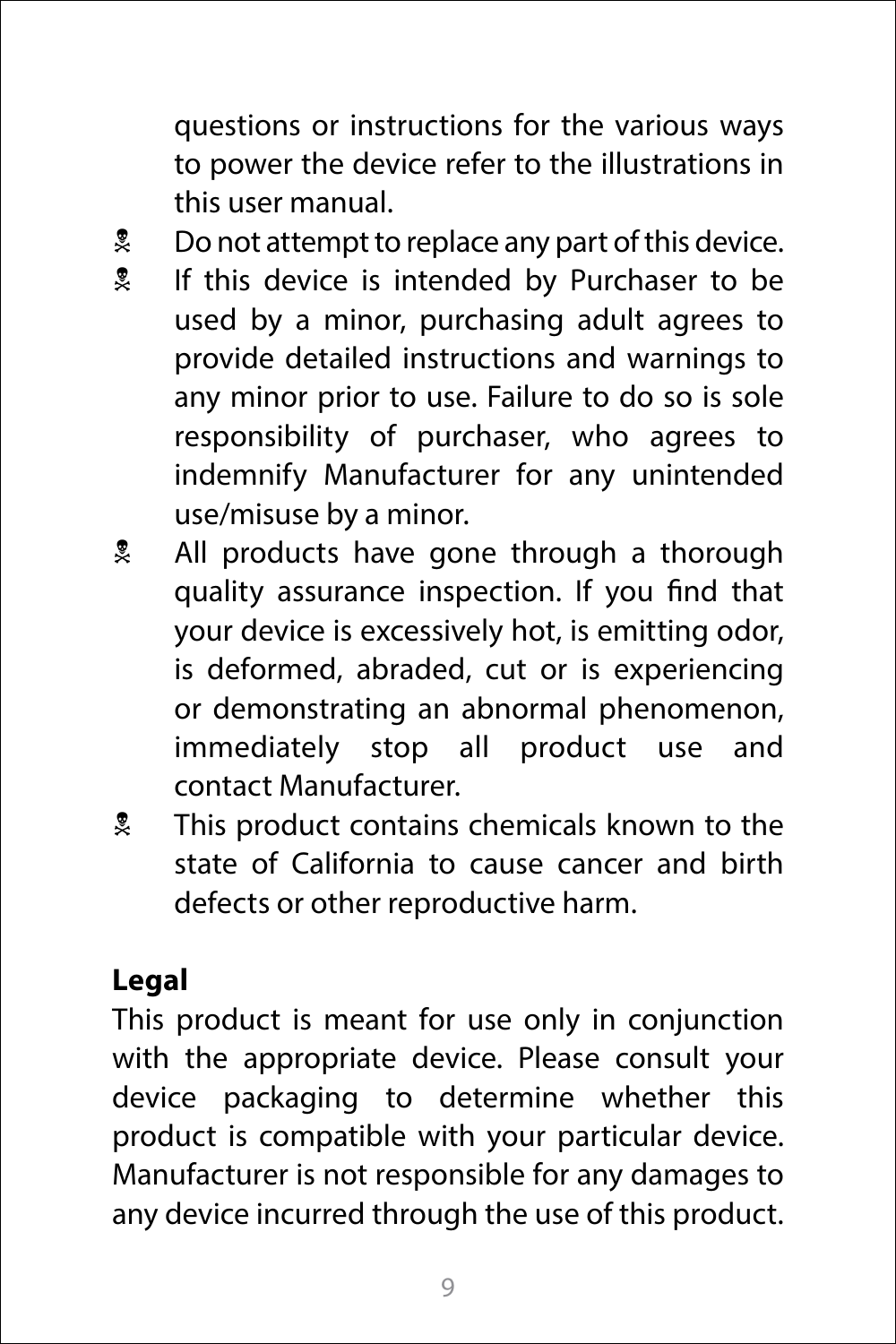Manufacturer shall not in any way be liable to you or to any third party for any damages you or any third party may suffer as a result of use, intended or unintended, or misuse of this product in conjunction with any device or accessory other than the appropriate device for which this product is designed. Manufacturer will not be responsible for any damages you or any third party may suffer as a result of misuse of this product as outlined above. If you are responsible for product use with an unintended device and damages result from such use, you agree to indemnify Manufacturer for any resulting injuries to any third part(ies).

mophie, charge force, Stay Powerful, and the mophie logo are trademarks of mophie inc. iPhone is a trademark of Apple Inc., registered in the U.S. and other countries. The trademark "iPhone" is used with a license from Aiphone K.K. Samsung and Galaxy S are trademarks of Samsung Electronics Co., Ltd. Patents: [mophie.com/patents.](http://mophie.com/patents)

This device complies with part 15 of the FCC Rules and RSS-Gen of IC Rules. Operation is subject to the following two conditions: (1) This device may not cause harmful interference, and (2) this device must accept any interference received, including interference that may cause undesired operation.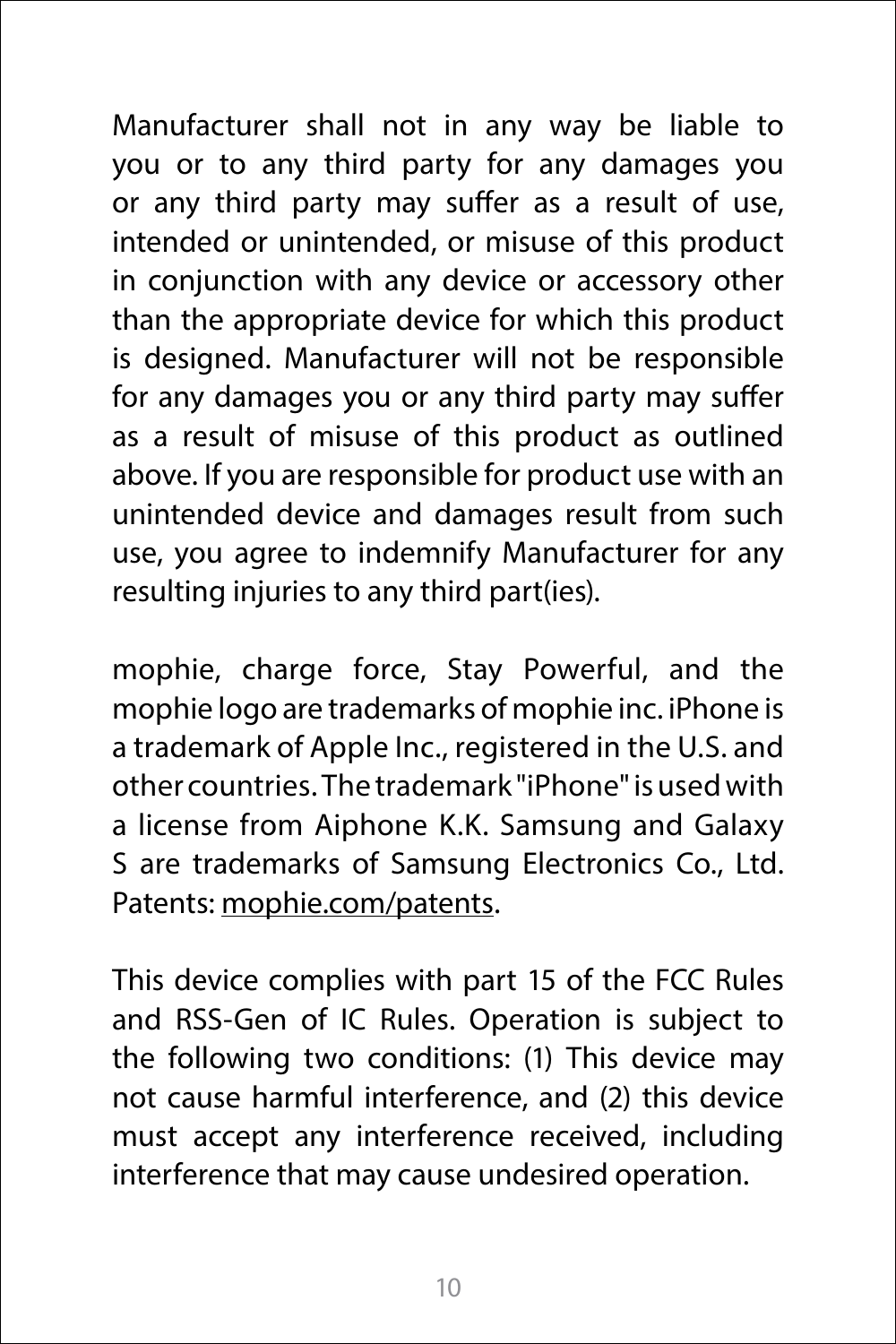NOTE: This equipment has been tested and found to comply with the limits for a Class B digital device, pursuant to part 15 of the FCC Rules. These limits are designed to provide reasonable protection against harmful interference in a residential installation. This equipment generates, uses, and can radiate radio frequency energy and, if not installed and used in accordance with the instructions, may cause harmful interference to radio communications. However, there is no guarantee that interference will not occur in a particular installation.

If this equipment does cause harmful interference to radio or television reception, which can be determined by turning the equipment off and on, the user is encouraged to try to correct the interference by one or more of the following measures:

- Reorient or relocate the receiving antenna.
- Increase the separation between the equipment and receiver.
- Connect the equipment into an outlet on a circuit different from that to which the receiver is connected.
- Consult the dealer or an experienced technician for help.

CAUTION: To comply with the limits of the Class B digital device, pursuant to Part 15 of the FCC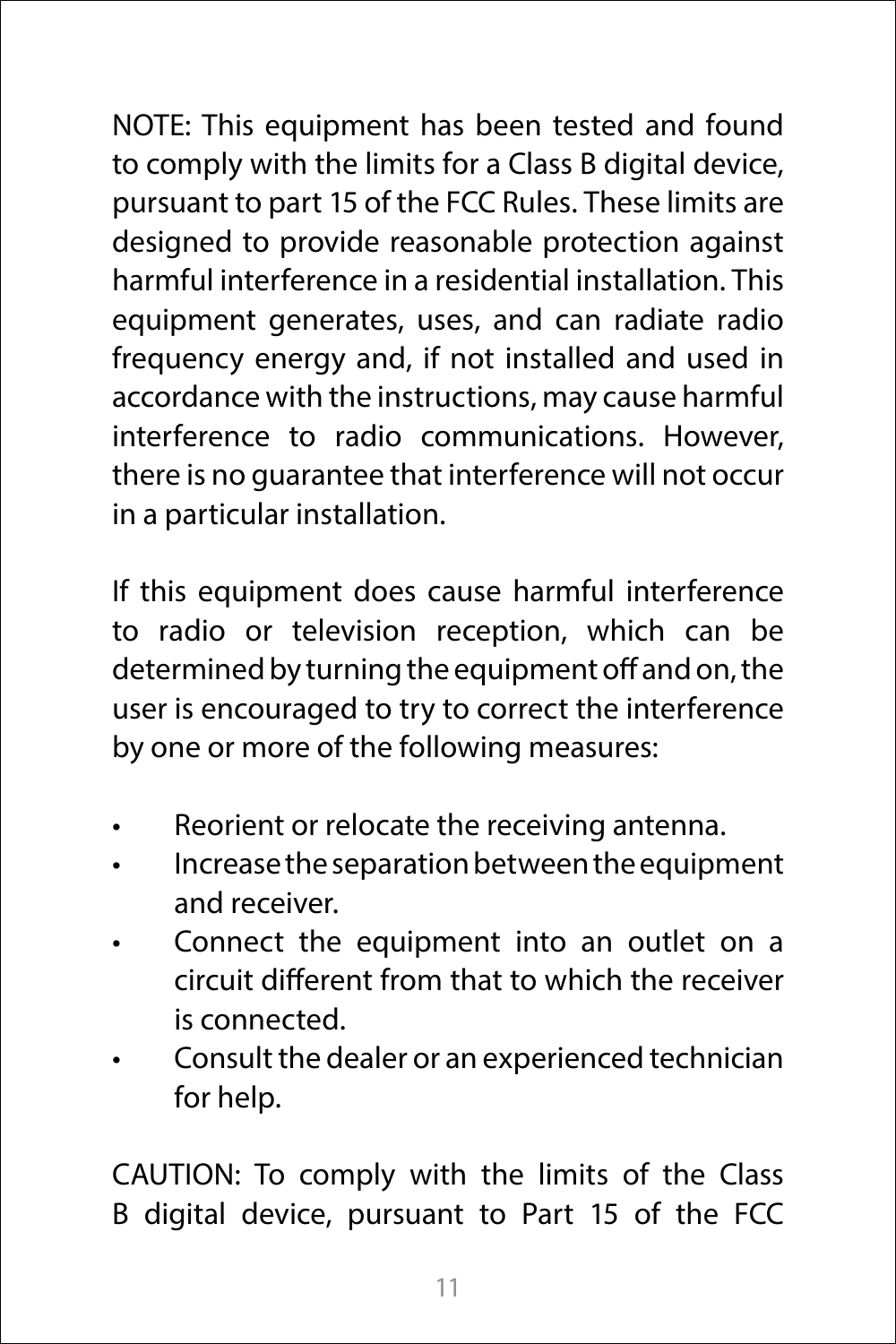Rules, this device must be used with certified peripherals and shielded cables. All peripherals must be shielded and grounded. Operation with non-certified peripherals or non-shielded cables may result in interference to radio or reception.

MODIFICATION: Any changes or modifications of this device could void the warranty.